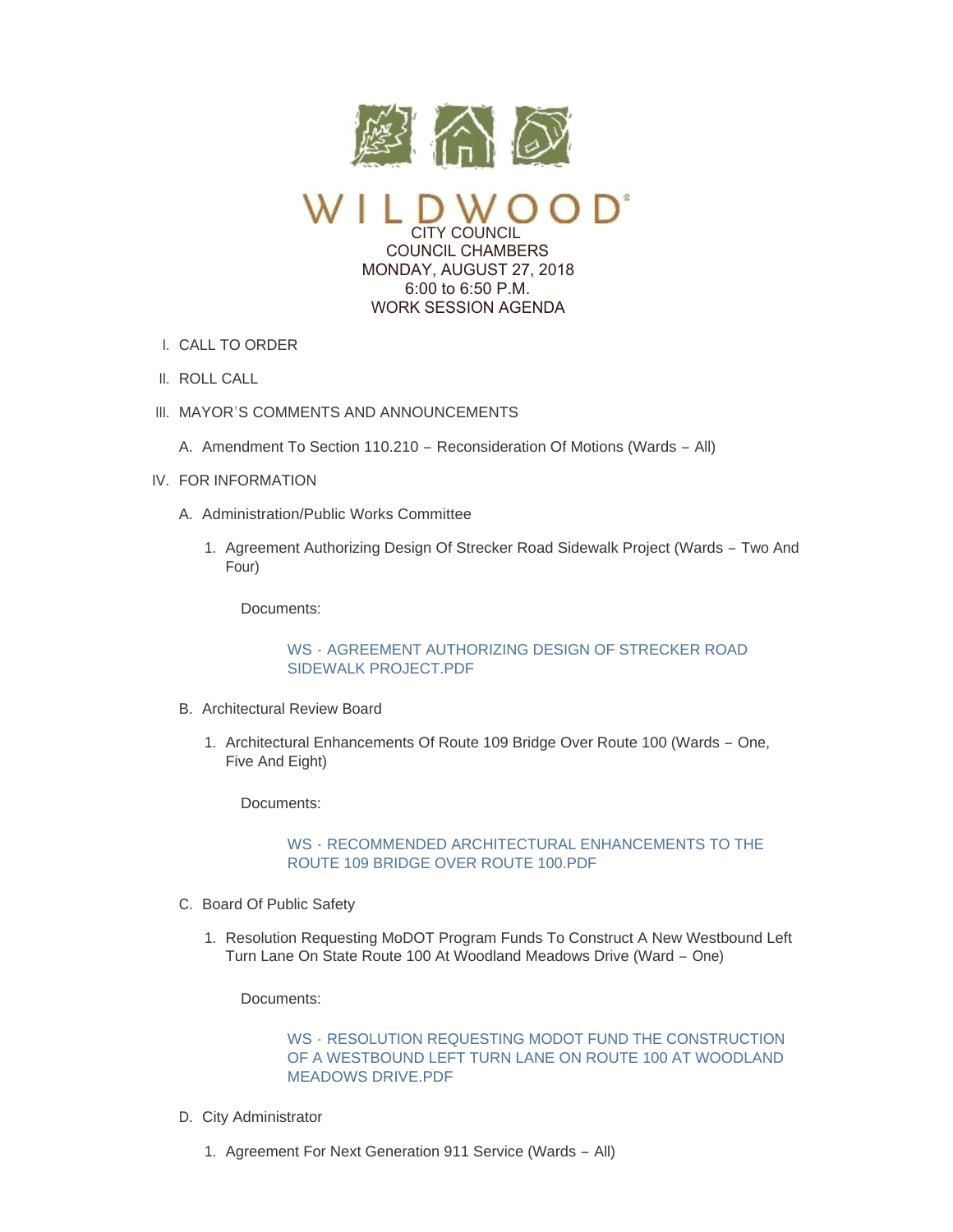Documents:

## WS - [AGREEMENT FOR NEXT GENERATION 9-1-1 SERVICE.PDF](https://www.cityofwildwood.com/AgendaCenter/ViewFile/Item/16834?fileID=24283)

- E. Department Of Planning And Parks
	- 1. Update And Accounting Of Community Park Phase 3 Project (Ward One)

Documents:

## WS - [COMMUNITY PARK UPDATE.PDF](https://www.cityofwildwood.com/AgendaCenter/ViewFile/Item/16836?fileID=24262)

2. Missouri American Water Company's Use Of City Internet Poles (Wards - All)

Documents:

WS - [MISSOURI AMERICAN WATER COMPANYS USE OF CITY](https://www.cityofwildwood.com/AgendaCenter/ViewFile/Item/16837?fileID=24263)  INTERNET POLES.PDF

- F. Department Of Public Works
	- 1. Resolution Authorizing The Acquisition Of Temporary Construction Easements In Conjunction With The Forby Road Box Culvert Replacement Project (Ward – Six)

Documents:

WS - RESOLUTION AUTHORIZING THE ACQUISITION OF TEMPORARY [CONSTRUCTION EASEMENTS IN CONJUNCTION WITH THE FORBY](https://www.cityofwildwood.com/AgendaCenter/ViewFile/Item/16839?fileID=24264)  ROAD BOX CULVERT REPLACEMENT.PDF

2. Agreement Authorizing FEMA Hazard Mitigation Grant Program Funds To Acquire Floodplain Properties (Ward – Six)

Documents:

WS - [AGREEMENT AUTHORIZING FEMA HAZARD MITIGATION GRANT](https://www.cityofwildwood.com/AgendaCenter/ViewFile/Item/16840?fileID=24265)  PROGRAM FUNDS TO ACQUIRE FLOODPLAIN PROPERTIES.PDF

- G. Planning And Parks Committee
	- 1. Update Report On Facility Reservations, Event Registrations, And Ongoing And Long-Term Maintenance Costs For Parks And Trail Facilities (Wards – All)

Documents:

WS - [UPDATE ON FACILITY RESERVATIONS, EVENT REGISTRATIONS,](https://www.cityofwildwood.com/AgendaCenter/ViewFile/Item/16842?fileID=24266)  AND ONGOING AND LONG TERM MAINTENANCE COSTS.PDF

2. Update On Parks And Recreation Action Plan (Wards - All)

Documents:

### WS - [PARKS AND RECREATION UPDATE.PDF](https://www.cityofwildwood.com/AgendaCenter/ViewFile/Item/16843?fileID=24267)

H. Rural Internet Access Committee Update (Wards - All)